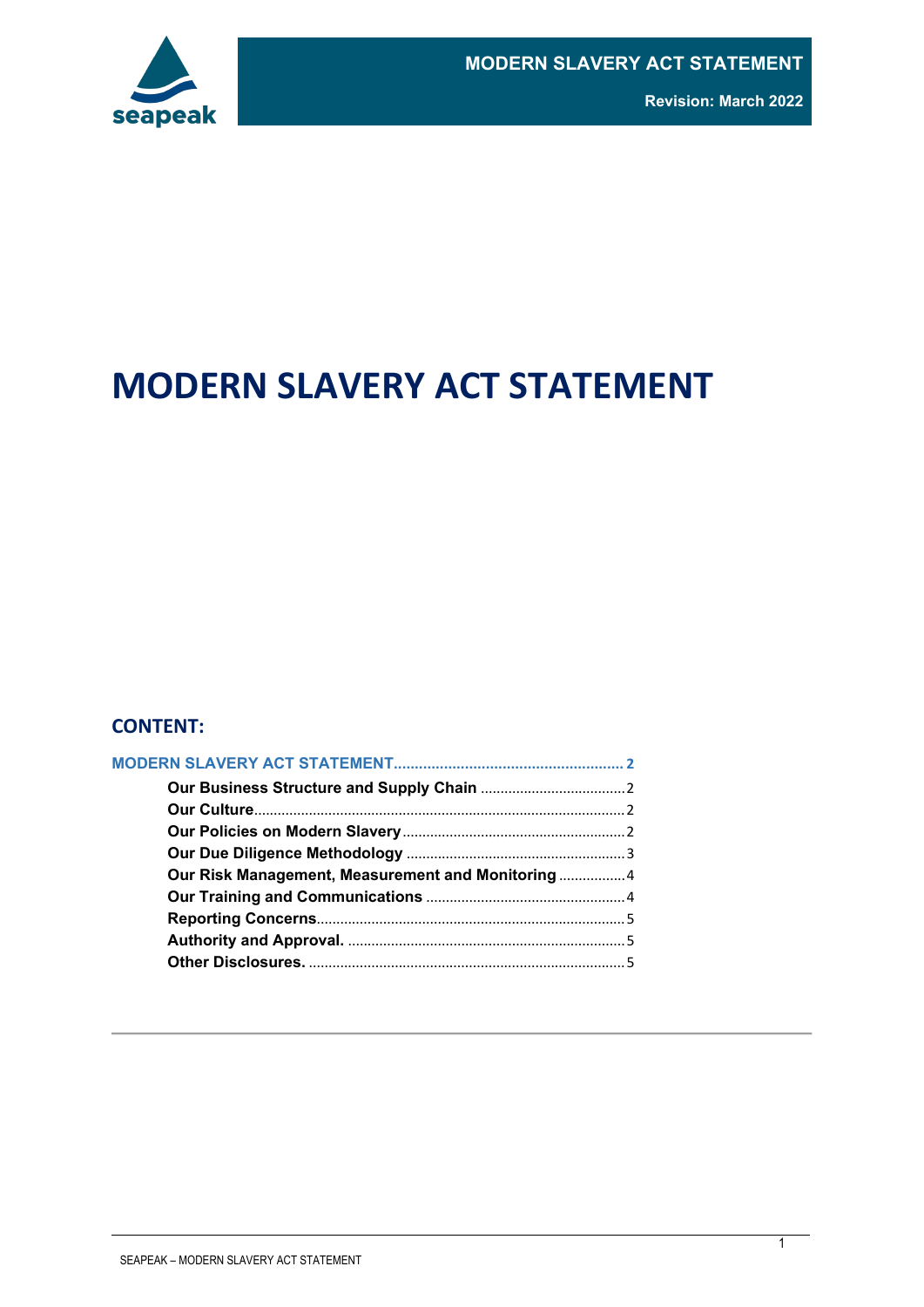



# <span id="page-1-0"></span>**MODERN SLAVERY ACT STATEMENT**

This Modern Slavery Act statement ("**Statement**") is made pursuant to section 54(1) of the UK Modern Slavery Act 2015 ("**Modern Slavery Act**") on behalf of Seapeak L.L.C. previously known as Teekay LNG Partners L.P.), and its subsidiaries ("**Seapeak**") for the financial year end, 31 December 2021, and for the period 1 January 2021 to 31 December 2021.

### <span id="page-1-1"></span>**Our Business Structure and Supply Chain**

Seapeak is a leading provider of international gas marine transportation services. Seapeak provides these services through its directly-owned fleet. As of March 2022, Seapeak manages and operates total assets of approximately \$6.2 billion, comprised of approximately 72 vessels. With offices in 7 countries and approximately 2,362 seafarers and shore-based employees, Seapeak provides a comprehensive set of marine services to the world's leading gas companies. To meet our obligations and commitments to customers and stakeholders, Seapeak engages with a reputable and international supply chain, which is focused on providing supplies and services to the shipping, LNG and offshore gas industries.

#### <span id="page-1-2"></span>**Our Culture**

Integrity is a core value at Seapeak. Seapeak's board of directors and its senior leadership team seek to set a strong tone from the top throughout the organization to reinforce the importance of doing the right thing and acting with trust and integrity. Seapeak supports a shared leadership approach in which integrity is embraced as a shared responsibility within the organization. Compliance champions have been appointed in various offices to actively maintain and support Seapeak's culture of integrity.

#### <span id="page-1-3"></span>**Our Policies on Modern Slavery**

Modern slavery, as used in this Statement, refers to any offense set forth in the Modern Slavery Act (and any other applicable legislation) including slavery, servitude/ forced/compulsory labour and human trafficking. Seapeak takes a zero-tolerance approach towards any modern slavery in its supply chain. Our policies to prevent business ethics violations including in relation to modern slavery are summarized below:

- Our Standards of Business Conduct ("**Standards**"), which may be found in the Investors/Governance section of our corporate website (www.seapeak.com), is the cornerstone of our business ethics program. These Standards, which are mandatory for Seapeak personnel, set out the rules of ethical conduct that all Seapeak personnel must follow. The Standards reinforce our zero-tolerance approach towards business ethics violations such as modern slavery and provide rules and guidance related to:
	- $\circ$  the prevention of slavery, forced labour, human trafficking, child labour and any other violation of the Modern Slavery Act or related legislation;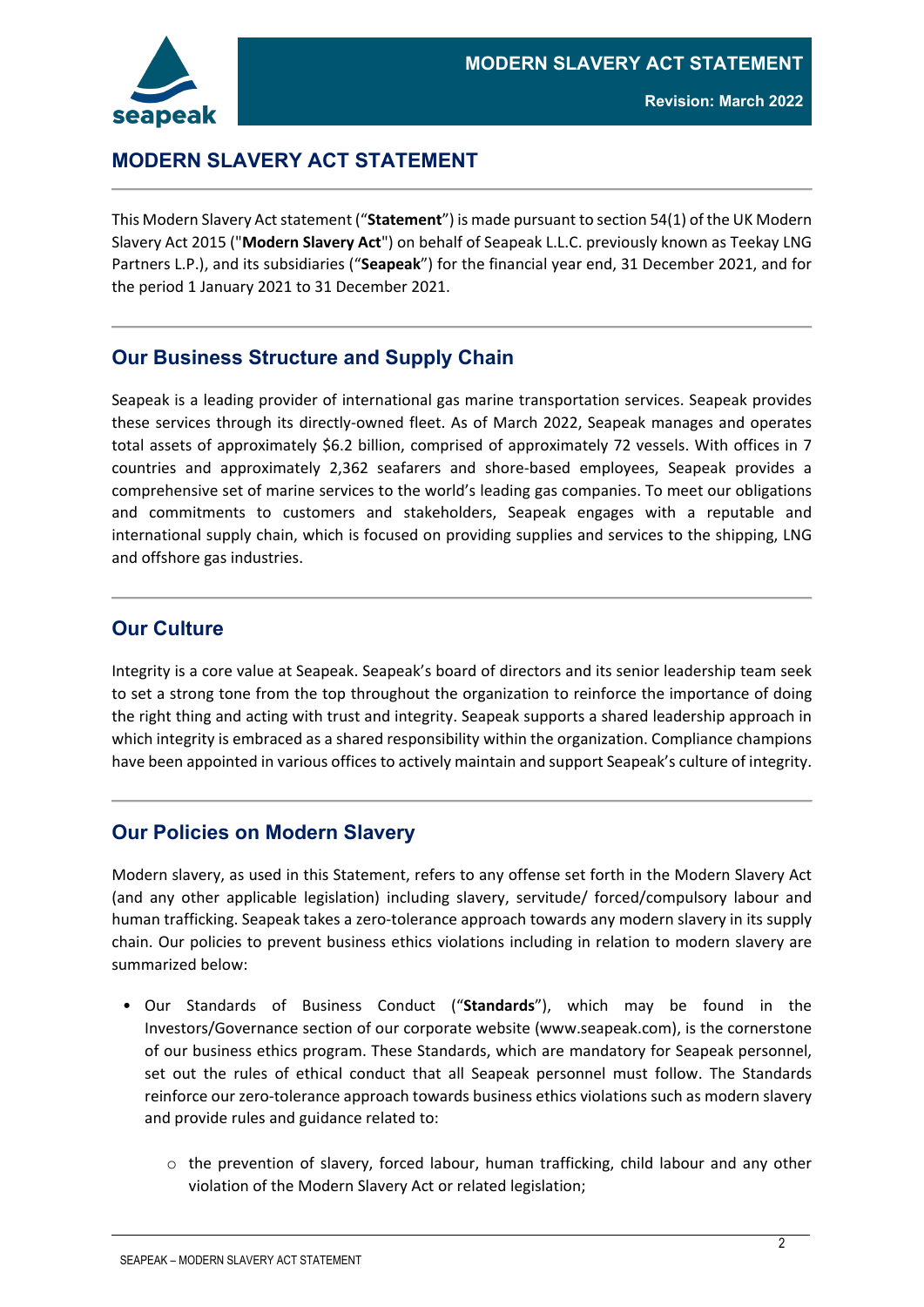

- o performing risk-based due diligence to check the business ethics of our counterparties including their commitment to prevent modern slavery offences;
- $\circ$  including business ethics (and modern slavery) undertakings in our contracts;
- $\circ$  reporting suspected breach of our Standards including in relation to modern slavery;
- o safeguarding the environment and promoting sustainability;
- $\circ$  preventing corruption, sanctions, trade control and proscribed person violations;
- o keeping accurate financial records and maintaining effective internal controls;
- $\circ$  preventing fraud, money laundering and any facilitation of tax evasion; protecting privacy and confidentiality; and
- o avoiding conflict of interests and unauthorized political contributions.
- Our Compliance Guide ("**Guide**") supplements the Standards of Business Conduct. This Guide provides instruction and detailed guidance to enable Seapeak personnel to understand and adhere to the Standards of Business Conduct on a practical level. The Guide contains case studies, including in relation to the Modern Slavery Act, to demonstrate how personnel should conduct themselves when faced with business decisions that involve integrity issues.
- Our Ship Recycling Policy governs the processes and standards that Seapeak follows when recycling end-of-life vessels. Our policy requirements meet or exceed the requirements of the 2009 Hong Kong International Convention for the Safe and Environmentally Sound Recycling of Ships. As part of our policy, Seapeak checks and approves the integrity and labour practices of the recycling yards and service providers with which it intends to do business. Seapeak will only engage recycling yards that demonstrate acceptable environmental and labour practices conforming to the Modern Slavery Act. To reinforce this, Seapeak intends to become a member of the Ship Recycling Transparency Initiative (**SRTI**), which supports and promotes socially and environmentally responsible ship recycling.

### <span id="page-2-0"></span>**Our Due Diligence Methodology**

Seapeak has implemented a due diligence procedure that requires Seapeak personnel to check and "onboard" those third parties that might reasonably present a compliance risk to Seapeak. As part of this process, Seapeak checks the third parties' track record and commitment to observe the Modern Slavery Act. Seapeak has an automated third-party onboarding system, which assists Seapeak to check and risk-assess new business parties based on defined risk criteria including transaction type, geographic transparency rankings, adverse media, and sanctions/ watchlist hits (including in relation to human rights abuses). Entities/persons that are provisionally assessed as a higher risk are subject to further evaluations, which may include due diligence questionnaires, interviews, certifications or external due diligence reports. Seapeak personnel must obtain compliance department approval before proceeding with these transactions.

Business ethics clauses, which refer to the Modern Slavery Act, must be included in Seapeak contracts and subcontracts in accordance with our Contract Review Procedure. Seapeak requires its suppliers and service providers to take appropriate steps to prevent modern slavery in their supply chain and to strictly refrain from abusive labour practices in violation of the Modern Slavery Act.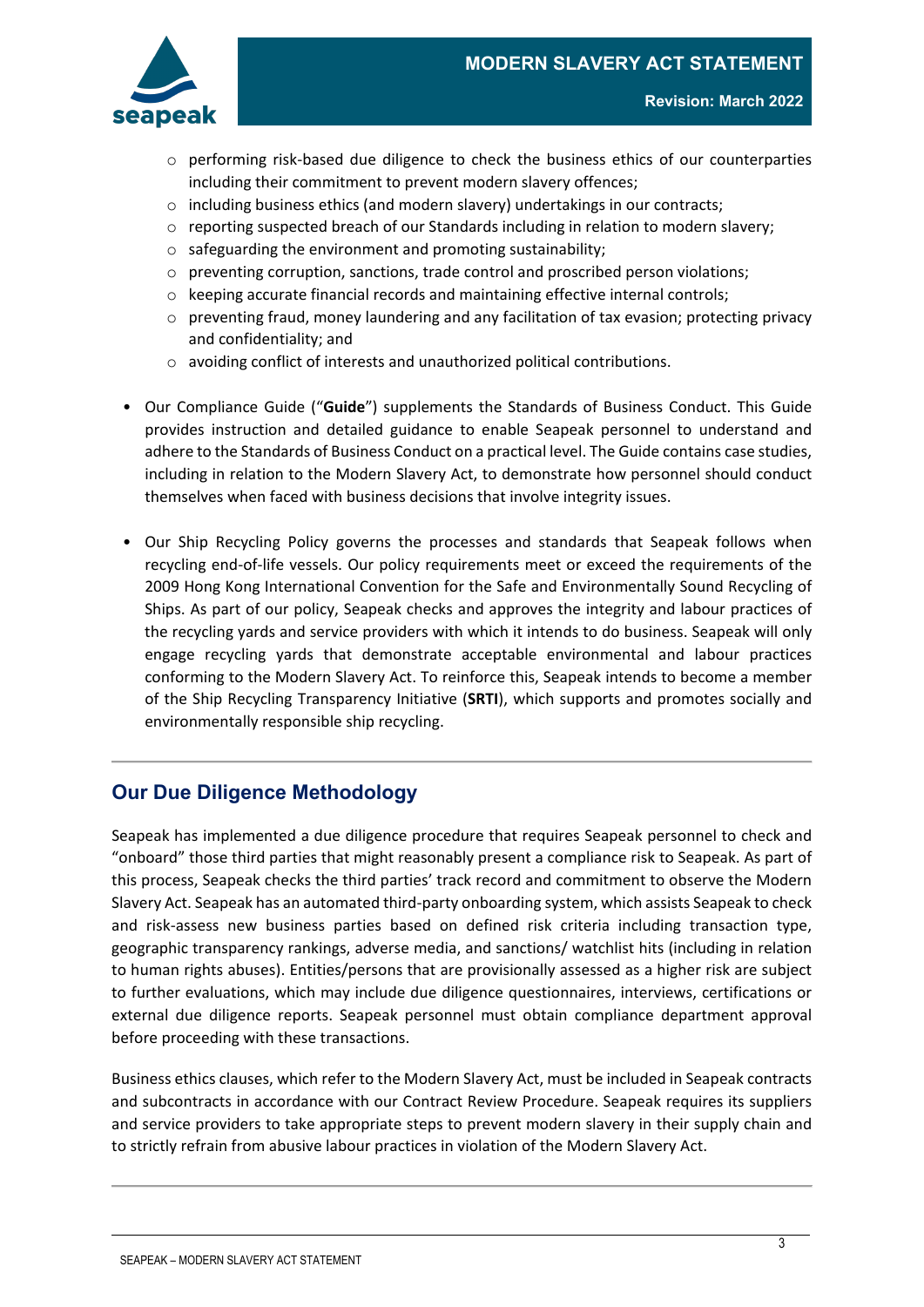

## <span id="page-3-0"></span>**Our Risk Management, Measurement and Monitoring**

Seapeak observes all applicable laws and regulations including those requirements specified in the Sarbanes Oxley Act of 2002. Seapeak implements all required internal controls and conducts regular internal audits to assess and monitor its business ethics compliance.

Seapeak recognizes that regular risk assessments are an important component of an effective compliance program. We conduct risk assessments to identify existing and emerging risks, which may originate internally or externally. Seapeak uses these risk inputs to assess and prioritize its mitigation responses. Business ethics, including modern slavery considerations, are routinely considered as part of these risk assessments.

Seapeak recognizes that certain geographic areas (*e.g.*, jurisdictions that score poorly in the Global Slavery Index), certain activities (*e.g.*, work involving migrant, casual or less skilled labour), and certain transaction types (*e.g.*, shipyards, manning agents), amongst other issues, may present heightened risk potential for modern slavery. Seapeak adopts a risk-based approach to coordinate its due diligence, training and monitoring efforts so that resources are allocated proportionately to assessed risks.

Seapeak's compliance program is audited by a separate Risk & Audit department to promote objective feedback for continuous improvement. The Risk and Audit team is also responsible for implementing and executing a regular audit plan, which investigates business ethics risks/concerns such as modern slavery. This audit function, which is guided and informed by risk management data, supplements the ongoing monitoring of business ethics risks (including modern slavery), which is the responsibility of all Seapeak personnel. Measuring and monitoring is an essential part of our business ethics' compliance efforts. We keep track of, and analyze, our due diligence, training, reporting and other relevant data to monitor the effectiveness of our efforts, to identify areas of improvement and to focus our resources on the most relevant issues.

### <span id="page-3-1"></span>**Our Training and Communications**

Seapeak provides multiple business ethics training sessions as follows:

- A biennial 'in-person' "Doing Business with Integrity" training (with a section covering modern slavery) session for all shore-based personnel;
- An annual internet-based training, with a test component, for all shore-based personnel;
- Video-based induction compliance training (including modern slavery issues) for new employees;
- Video training and/or in-person business ethics training for seafarers as part of Seapeak's Quality Assurance Training Officer (QATO) presentations;
- Bespoke compliance training for specific departments on an ad hoc basis. Regular communications (including videos on business ethics and modern slavery) are also published on Seapeak's intranet and by email.